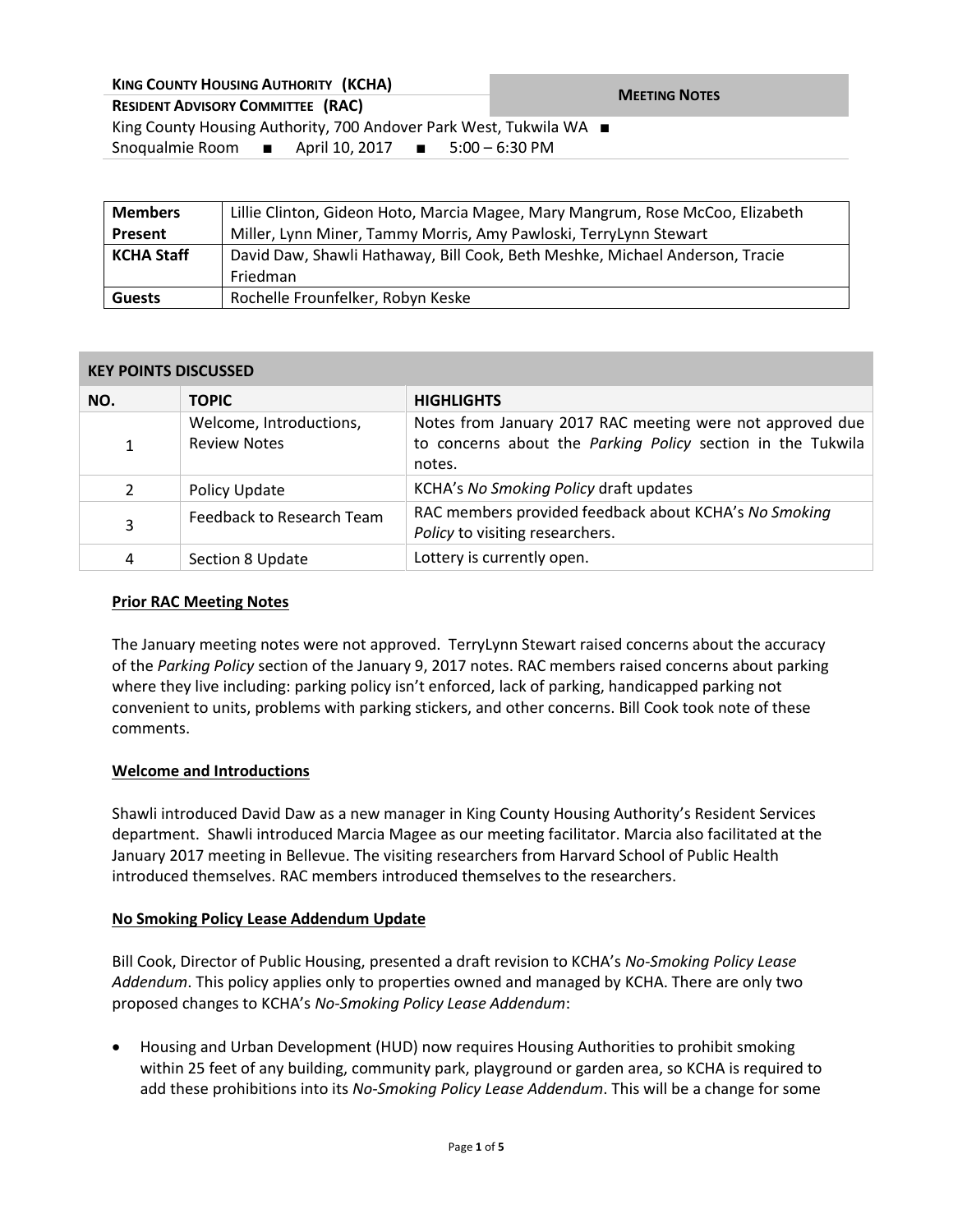properties where previously smoking was allowed on a resident's own patio, balcony or garden area.

 The second proposed change is KCHA is adding electronic nicotine delivery systems: (ENDS – which include e-cigarettes, etc.) to the list of smoking materials not allowed within 25 feet of KCHA-owned property, either inside or outside the buildings or apartment units. Bill mentioned research studies that show the vapor produced by ENDS products contains harmful chemicals.

Bill Cook listened to input from RAC member about the proposed revisions to KCHA's *No Smoking Policy* and about smoking from RAC members which included these comments:

- The ventilation in some buildings (e.g. closed high-rises) is such that smoke travels into residents' units from the hallways because vents bring air into units from the hallways.
- The policy should prohibit more than tobacco smoking. Marijuana and "bath salts" should be explicitly prohibited.
- There is less than 25 feet from buildings or play grounds to the sidewalk in most areas of my campus. This will put smokers in the street. Even if smokers do follow the rules to not smoke within 25 feet and walk up and down the street while smoking, the wind will blow the smoke to my unit.
- The new return-air vents pull outside air into my unit and bring cigarette smoke in, so I can smell the smoke from smokers outside, from lit cigarettes dropped on the ground. I'm allergic to cigarette smoke.
- There isn't space to put receptacles for smokers 25 feet from buildings on most sides of my campus. This will make smokers concentrate in one or only a couple of areas which will be close to some units.
- There isn't enough enforcement of KCHA's no smoking policy.
- What can we do if we know someone in our building is smoking?
- Suggest adding "bath salts" (artificial pot) to what is not allowed to be smoked.
- The wording of the *No Smoking Policy* is too difficult to read. The language should be simplified.
- *No Smoking* signs should be put up in the stairwells and more places in the senior high rise buildings to notify guests and care givers they are not allowed to smoke. We need more *No Smoking* signs on the grounds of our properties.
- Maintenance staff should not smoke on campus, and KCHA should require third party property management companies to enforce that with their employees, as well as with KCHA employees.
- The *No Smoking Policy* should not have disclaimers such as KCHA does not guarantee air quality, benefits to residents' health or that the property will be free from second-hand smoke.

Bill replied that a) the 25 foot rule is a HUD requirement so we don't have an option on that b) KCHA staff is not always around and KCHA does not have a way to guarantee the rules will always be enforced c) even if KCHA staff is on site, they do not always see the smoking violations d) residents can help by reporting smoking violations to their property managers and/or talking directly to neighbors to warn them they risk their housing subsidy if they smoke in the building.

# **Smoke Free Study Research Team**

Bill Cook introduced Rochelle Frounfelker and Robyn Keske who are visiting from the Harvard School of Public Health. They are here to find out from RAC members how KCHA's smoke-free policy has worked out so far.

Rochelle said they are working on a research project called the *612 Smoke-free Study*. It is called "612" because, at the start of this study, there were 612 Public Housing Authorities (PHAs) that had smokefree policies in the US. The goal is to understand procedures and tools PHAs used to go smoke-free, as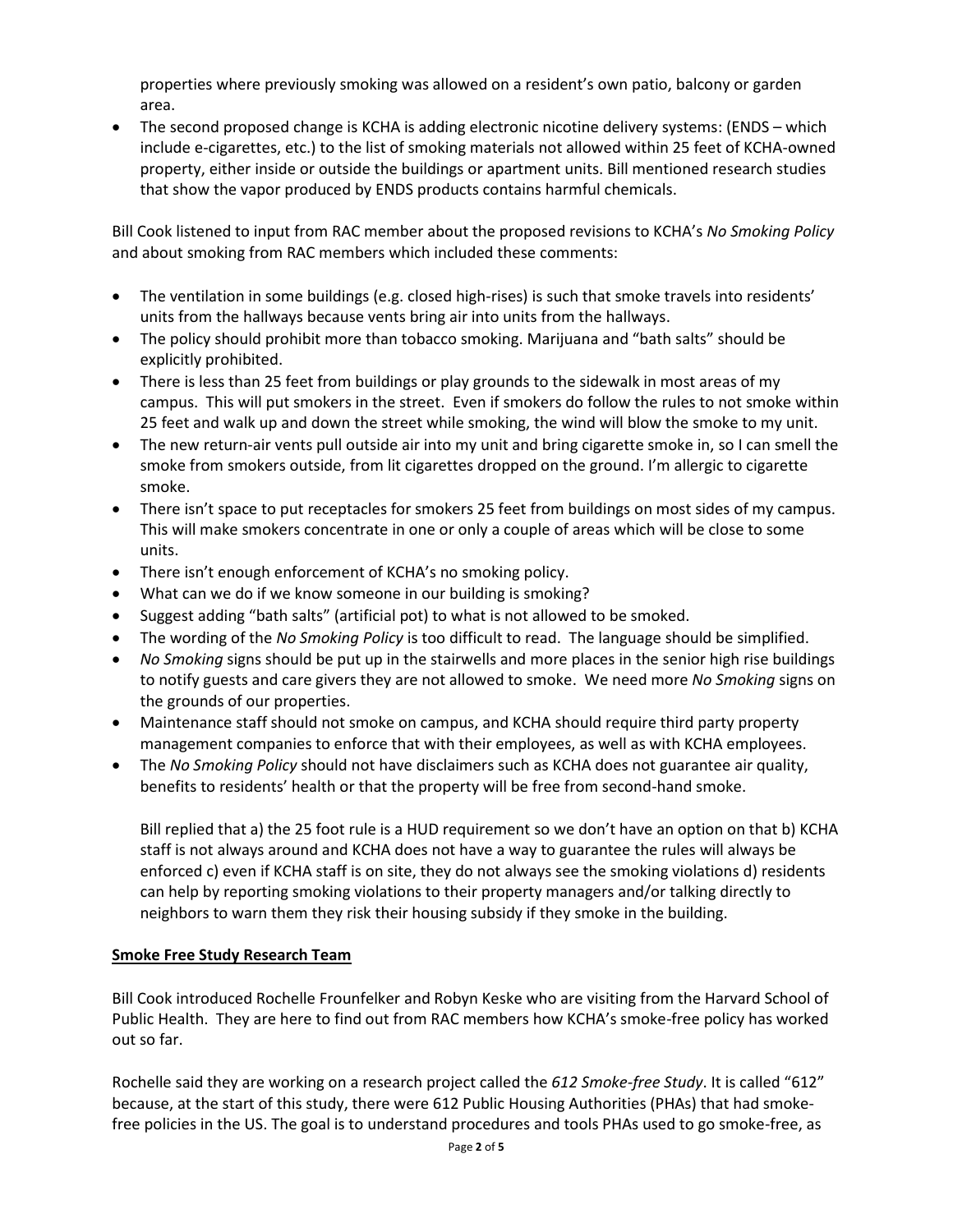well as attitudes, behaviors, and other factors that impact planning, implementation and enforcement of the smoke-free policy. For the PHAs who already have smoke free policies, how are the policies being implemented and how do the residents feel about it? The first phase of the study a survey sent to one administrative staff member of each PHA. The second phase was a telephone interview with that same staff member to learn more about the policy and the PHA's experience going smoke free. They are now in the third stage of the study which involves doing site visits a select number of these Housing Authorities all around the United States to learn even more by talking with residents and staff members. The most interesting part of this study is hearing from those of you directly affected by these policies, to get your feedback and opinions about what is and isn't working. Their goal at this meeting is to hear from RAC members what your thoughts are about the *No Smoking Policy:* what has worked, what hasn't worked, and opportunities for improvement.

Rochelle passed out a consent sheet and said participation in this research feedback session is voluntary and will not affect someone's housing. Participating in this is like being in a focus group. She said they wanted residents' opinions and that researches would not associate speakers' names with their comments. Rochelle requested and received from the group permission to record this portion of the meeting on her recorder for research purposes.

# Tell us about the policy.

There is a no smoking policy. However, I smell smoke from non-residents smoking on the other side of our fence and residents smoking in their units. Smoke travels through our vents into our building and into our units. People get sick in our building because of bad air and the way the ventilation works.

### Who does the policy apply to?

Nobody should be smoking on the property, but people do.

Pets are also bothered by bad air.

Even if a smoker is more than 24 feet from a property the wind brings it to us. Other forms of air pollution also come into our units (e.g. BBQ smoke.)

Non-residents sometimes smoke while walking through our property.

Some smokers throw down butts onto the ground on our campus.

Anybody coming onto our campus should be prohibited from smoking and throwing down butts, including guests.

Residents shouldn't smoke in the building, even in their own unit.

Hard core smokers say "Don't take my rights away." Some people who've lived for several years in their units, or caregivers/companions of such residents, say "I don't care with the [new] rules are, I'm going to keep on smoking in my unit." These people are taking *my* rights away [to not be around substances which damage my health].

### What happens when a resident breaks the no smoking rules?

- There is a lack of people to enforce the rules especially outside regular working hours.
- Management needs to tell residents who smoke that they are at risk of losing their housing if they continue to smoke and also offer assistance for how to quit smoking.
- A lot of people smoke (for medical reasons or tobacco), and other people know who's smoking, but no one does anything about it.
- If you make a complaint against a neighbor to property management, you might not hear back what happened, but that doesn't mean the manager didn't do anything. A good way to stop smoking is to report the name of smokers to your property manager.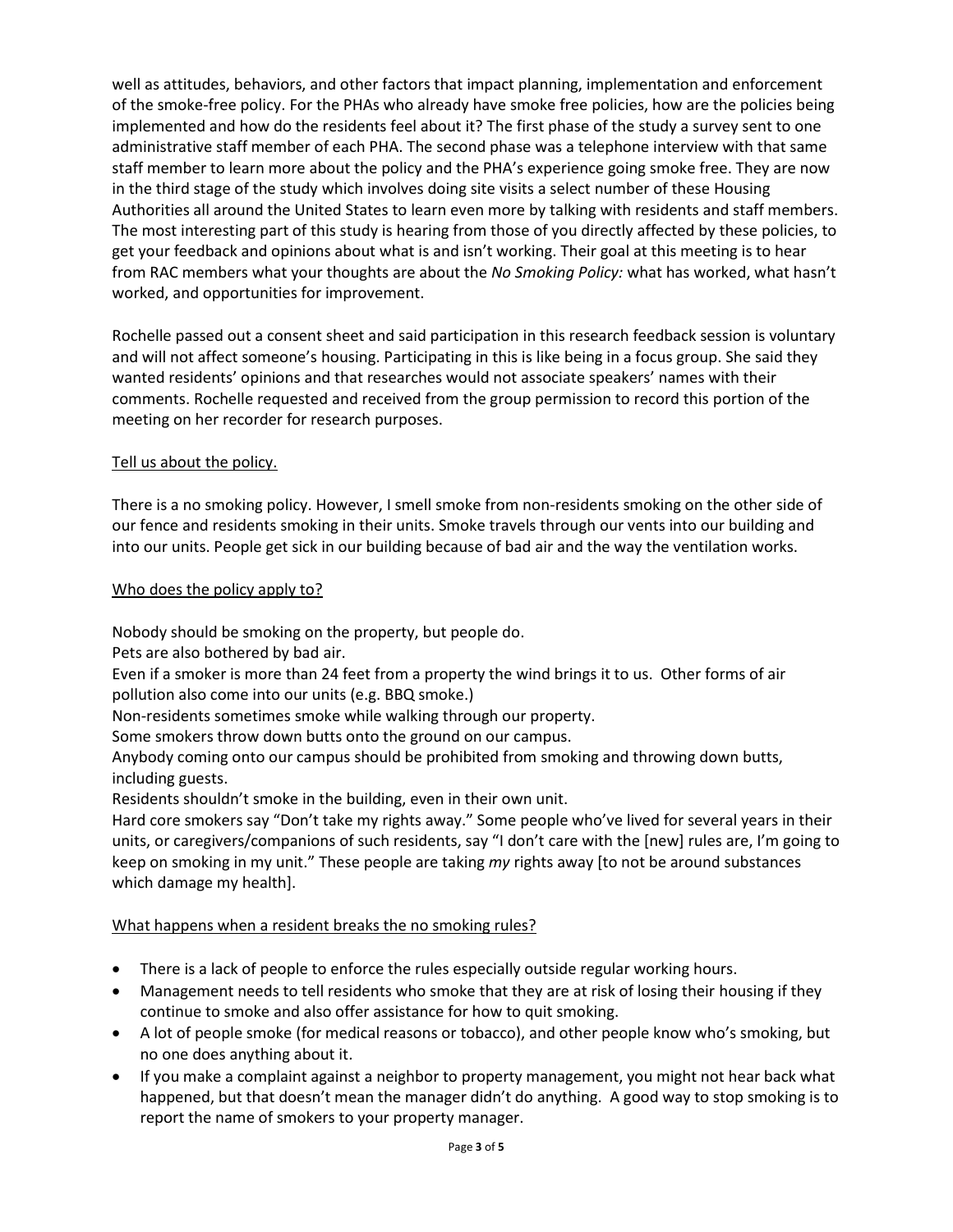- Sometimes neighbors make a mistake about who is causing a problem. For example, a non-smoker who's been someplace where smoking is allowed can have the smell of cigarettes on his or her clothing and hair.
- People have been evicted from my property because of smoking. Some lived there before the no smoking policy went into effect and thought they should be able to stay in place and continue to smoke, but they were evicted.

### What was your first reaction when you heard a no smoking policy was being put in place?

- Hurray!
- No way is it going to work.
- There's no way it can be enforced. KCHA doesn't guarantee this policy will be enforced and doesn't guarantee no smoking on our properties.
- Smoking is very hard addiction to break.
- It was good when the policy first went into place that residents were helped to stop smoking with patches, classes etc.
- Why are we having such strict policy for everybody when cigarettes are legal? Is it for health reasons or because of liability or because people who live in Public Housing tend to be smokers more than other people?
- The names of people making complaints about neighbors smoking should not be released. As long as names are released, it isn't safe to report who's smoking in the building
- This policy isn't enough to adequately help people with serious health problems related to bad air. The vents in my building are not adequately cleaned.
- One way to prove who's smoking in their units would be to see whose vent filters inside the units have cigarette smoke residue.
- Because we are notified of inspections before the inspections, people who smoke inside their units can clean up their units in time to pass the inspection, but after the inspection their units go back to smelling like cigarettes.

# Why do you think KCHA decided to implement a *No Smoking* policy?

- Non smokers got very well organized and very politically involved. They got the state to enact no smoking laws, and the idea to restrict smoking went to the federal level.
- It costs the housing authority a lot more to renovate a unit which had been lived in by a smoker than a non-smoker.
- I think it's about liability: medical, fire hazard, children and other household members subjected to second-hand smoke.
- It damages the health of children who grow up in the home of a smoker. When these children become adults sometimes their health is bad because of smoke in their childhood environment and the tax payers have to help pay for medical needs of those adults.
- Smoking is a fire hazard.

# What recommendations do you have to help Housing Authorities make *No Smoking* policies be successful?

- Ask new residents if they smoke and if they are aware they are moving into a no smoking building.
- Discriminating against smokers before they move into the building would be a way to stop smoking in the building. Not accepting smokers to live in housing authority units will improve the air quality in the buildings and reduce the risk of fires.